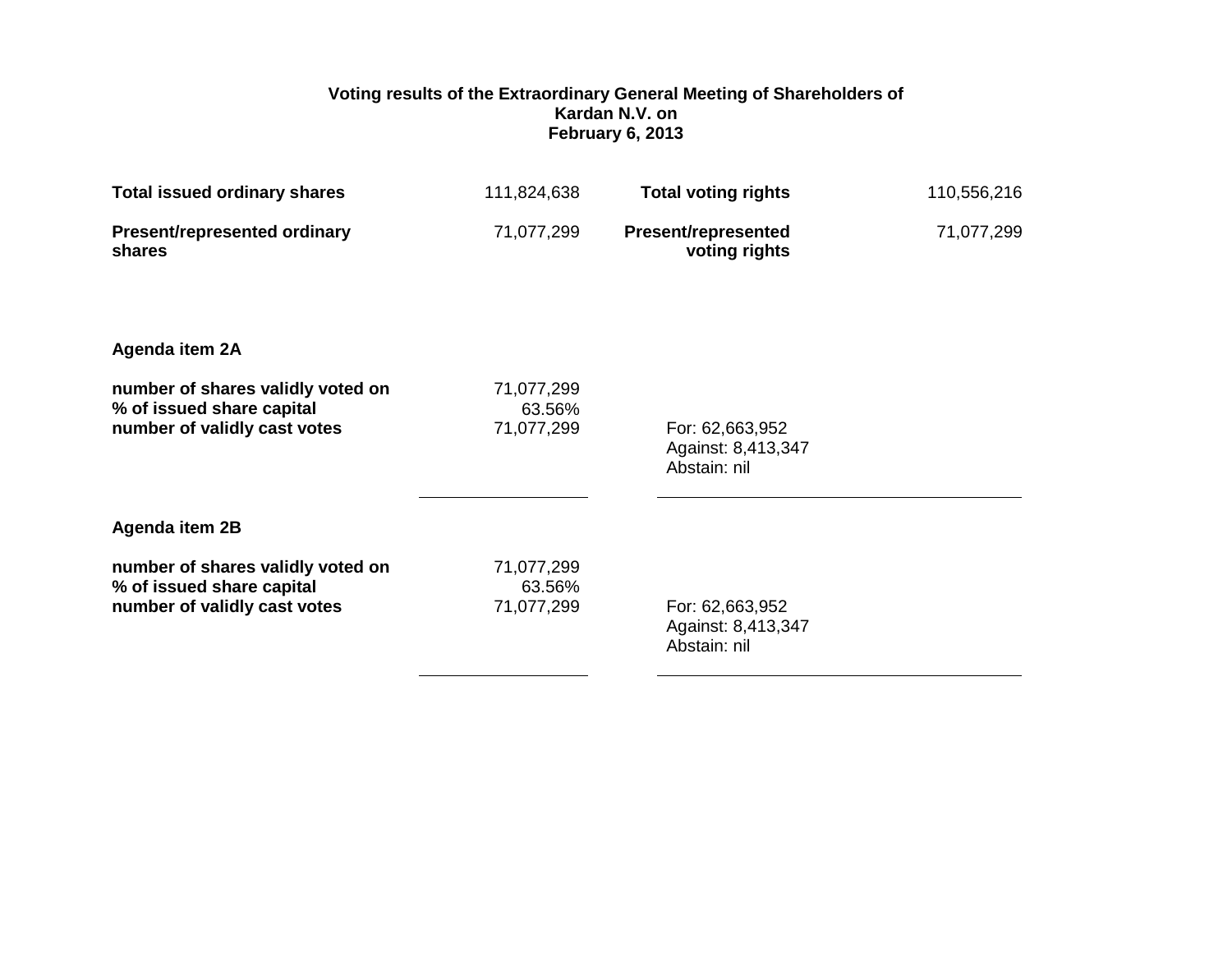| Agenda item 2C                    |            |                    |  |
|-----------------------------------|------------|--------------------|--|
| number of shares validly voted on | 71,077,299 | For: 62,663,952    |  |
| % of issued share capital         | 63.56%     | Against: 8,413,347 |  |
| number of validly cast votes      | 71,077,299 | Abstain: nil       |  |
| Agenda item 2D                    |            |                    |  |
| number of shares validly voted on | 71,077,299 | For: 62,663,952    |  |
| % of issued share capital         | 63.56%     | Against: 8,413,347 |  |
| number of validly cast votes      | 71,077,299 | Abstain: nil       |  |
| Agenda item 3A                    |            |                    |  |
| number of shares validly voted on | 71,077,299 | For: 61,682,854    |  |
| % of issued share capital         | 63.56%     | Against: 9,394,445 |  |
| number of validly cast votes      | 71,077,299 | Abstain: nil       |  |
| Agenda item 3B                    |            |                    |  |
| number of shares validly voted on | 71,077,299 | For: 62,663,952    |  |
| % of issued share capital         | 63.56%     | Against: 8,413,347 |  |
| number of validly cast votes      | 71,077,299 | Abstain: nil       |  |